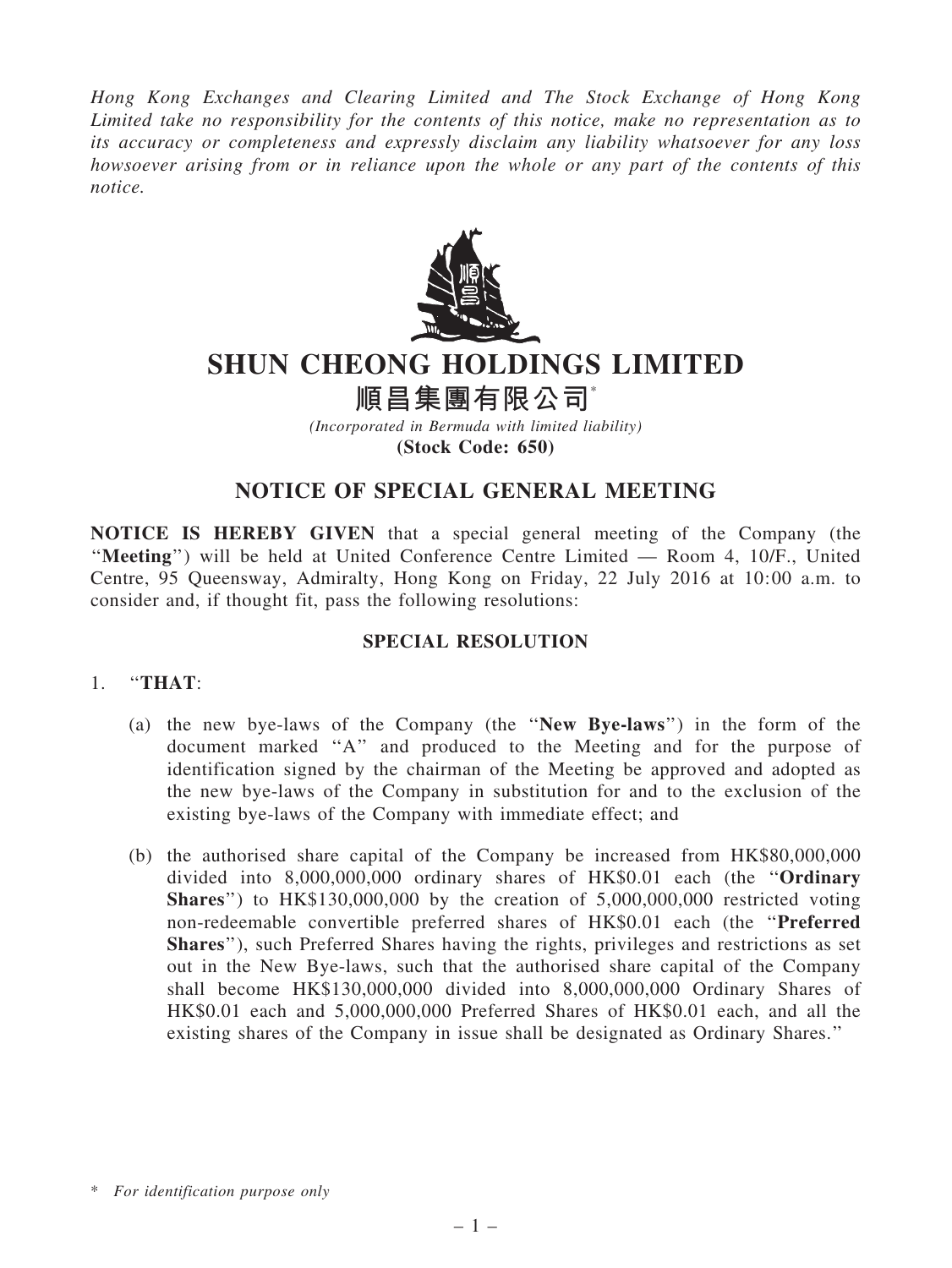#### ORDINARY RESOLUTIONS

#### $2.$  "THAT:

- (a) Subject to the passing of resolution no. 1, the subscription agreement dated 22 June 2015 and entered into between Titan Gas Technology Investment Limited; Lu Xi; Fang Chao; Hwabao.Overseas Investment Series 2 No 20 - 6 QDII Single Money Trust; Hwabao.Overseas Investment Series 2 No 20 - 7 QDII Single Money Trust; Aquarius Growth Investment Limited; New Fast Investments Limited; Real Smart Holdings Limited; Grand Empire Global Limited; True Success Global Limited; Sonic Gain Limited (collectively, the ''Original Share Subscribers''); Prime Eagle Holdings Limited; Classictime Investments Limited; China Alpha Fund Management (HK) Limited; and Leading Global Investment Ltd. (collectively, the "Previous Subscriber") as subscribers and the Company as issuer, as amended and supplemented by an amendment agreement dated 23 October 2015 and entered into among the Original Share Subscribers, the Previous Subscribers, the Company, and Haitong International Securities Company Limited, ExaByte Capital Fund L.P. and Rich Harvest Worldwide Ltd. as new subscribers (collectively, the ''New Subscribers"), as further amended and supplemented by amendment agreements dated 20 November 2015, 28 January 2016, 23 March 2016 and 28 June 2016 respectively and entered into among the Original Share Subscribers, the Previous Subscribers, the New Subscribers and the Company (the ''Share Subscription Agreement''), a copy of which is produced to the Meeting and marked ''B'' and initialed by the chairman of the Meeting for identification purpose, pursuant to which the Original Share Subscribers and the New Subscribers (collectively, the "Subscribers") agreed to subscribe for an aggregate of 1,269,414,575 Ordinary Shares (the ''Subscription Ordinary Shares'') at the issue price of HK\$0.6696 per Ordinary Share and an aggregate of 2,747,909,199 Preferred Shares (the ''Subscription Preferred Shares'') at the issue price of HK\$0.6696 per Preferred Share be and is hereby approved, confirmed and ratified;
- (b) conditional upon the Listing Committee of The Stock Exchange of Hong Kong Limited (the "Stock Exchange") granting the listing of, and permission to deal in, the Subscription Ordinary Shares and the Ordinary Shares which may fall to be issued upon exercise of the conversion rights attaching to the Preferred Shares (the "Preferred Conversion Shares"), the directors of the Company be and are hereby authorised to allot and issue the Subscription Ordinary Shares and the Subscription Preferred Shares (or such other adjusted number of Subscription Ordinary Shares and Subscription Preferred Shares as may be necessary to fulfil the public float requirement of the Company) to the Subscribers; and the Preferred Conversion Shares upon exercise of the conversion rights attached to the Preferred Shares by the holder(s) thereof, in accordance with the terms and conditions of the Share Subscription Agreement; and
- (c) the directors of the Company be and are hereby authorised to do all such further acts and things and to take all such steps which may be necessary, appropriate, desirable or expedient to implement and/or give effect to the Share Subscription Agreement and the transactions contemplated thereunder.''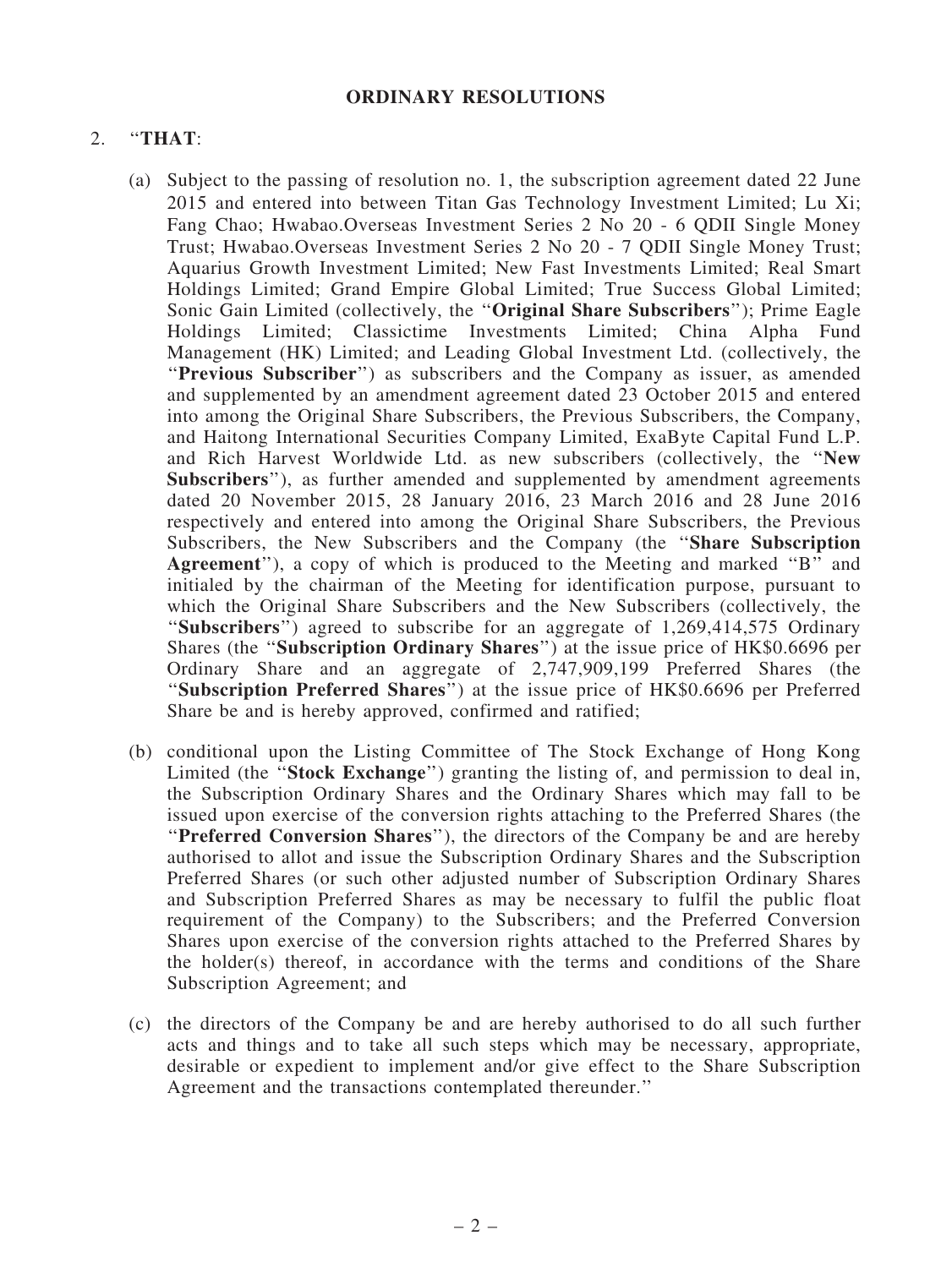### 3. ''THAT:

- (a) Subject to the passing of resolution no. 1, the subscription agreement dated 22 June 2015 (as supplemented on 20 November 2015, 28 January 2016, 23 March 2016 and 28 June 2016) and entered into between League Way Ltd. (''League Way'') as subscriber, the Company as issuer and Titan Gas Technology Investment Limited (the ''CN Subscription Agreement''), a copy of which is produced to the Meeting and marked ''C'' and initialed by the chairman of the Meeting for identification purpose, pursuant to which League Way agreed to subscribe for a convertible note of the Company in a principal amount of HK\$250,000,000 which is convertible into Ordinary Shares at the initial conversion price of HK\$0.6696 per Ordinary Share (the "Convertible Note") be and is hereby approved, confirmed and ratified;
- (b) conditional upon the Listing Committee of the Stock Exchange granting the listing of, and permission to deal in, the Ordinary Shares which may fall to be issued upon exercise of the conversion rights attaching to the Convertible Note (the ''CN Conversion Shares''), the directors of the Company be and are hereby authorised to issue to League Way the Convertible Note in accordance with the terms and conditions of the CN Subscription Agreement; and to allot and issue the CN Conversion Shares upon exercise of the conversion rights attached to the Convertible Note by the holder(s) thereof in accordance with the terms and conditions of the Convertible Note; and
- (c) the directors of the Company be and are hereby authorised to do all such further acts and things and to take all such steps which may be necessary, appropriate, desirable or expedient to implement and/or give effect to the CN Subscription Agreement and the transactions contemplated thereunder.''

#### 4. ''THAT:

- (a) the share purchase agreement dated 22 June 2015 (as supplemented on 20 November 2015, 28 January 2016, 23 March 2016 and 28 June 2016) and entered into among 上海宏博投資管理(集團)有限公司 (Shanghai Hongbo Investment Management (Group) Company Limited\*) and 上海立大投資管理有限公司 (Shanghai Lida Investment Management Company Limited\*) (collectively, the ''Vendors'') as vendors, the Company as purchaser and 錫林郭勒盟宏博礦業開發 有限公司 (Xilin Gol League Hongbo Mining Development Co., Ltd.\*) (the ''PRC Target") (the "Acquisition Agreement"), a copy of which is produced to the Meeting and marked ''D'' and initialed by the chairman of the Meeting for identification purpose, pursuant to which the Company shall acquire 100% equity interests in the PRC Target from the Vendors at the total consideration of RMB558,880,000 in cash be and is hereby approved, confirmed and ratified; and
- (b) the directors of the Company be and are hereby authorised to do all such further acts and things and to take all such steps which may be necessary, appropriate, desirable or expedient to implement and/or give effect to the Acquisition Agreement and the transactions contemplated thereunder.''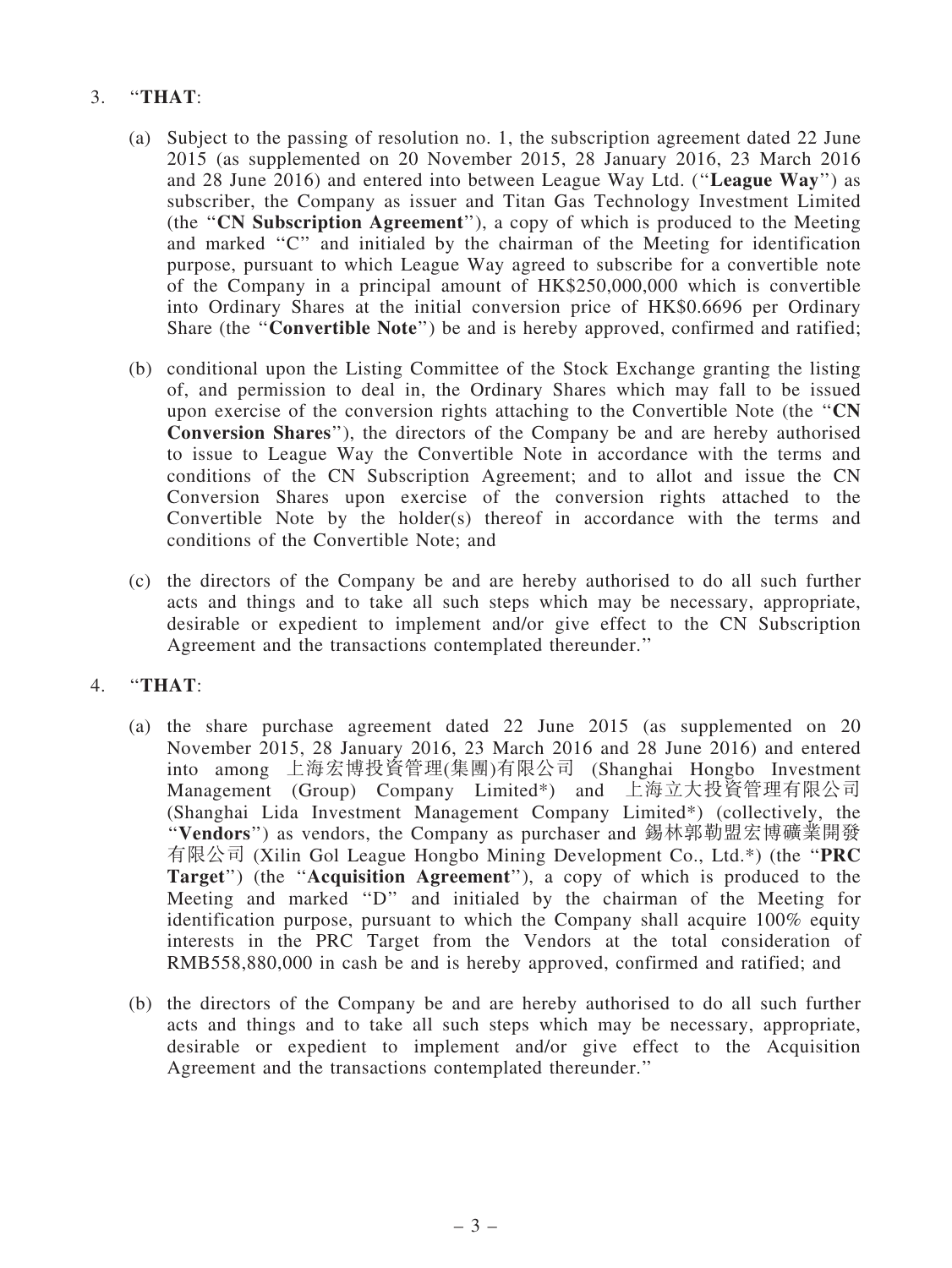#### 5. ''THAT:

- (a) subject to the consent of the Executive Director of Corporate Finance Division of the Securities and Futures Commission of Hong Kong (or any delegate of the Executive Director) pursuant to Rule 25 of the Takeovers Code and any conditions that may be imposed thereon, the agreement dated 22 June 2015 (as supplemented on 23 October 2015, 20 November 2015, 28 January 2016, 23 March 2016 and 28 June 2016) and entered into between the Company as seller and Upsky Enterprises Limited as buyer (the ''Divestment Agreement''), a copy of which is produced to the Meeting and marked ''E'' and initialed by the chairman of the Meeting for identification purpose, pursuant to which the Company shall dispose of the entire issued share capital of each of Aykens Holdings Limited and Hopland Enterprises Limited at the initial consideration of HK\$1,652,995 in cash (subject to adjustment in accordance with the terms of the Divestment Agreement) be and is hereby approved, confirmed and ratified; and
- (b) the directors of the Company be and are hereby authorised to do all such further acts and things and to take all such steps which may be necessary, appropriate, desirable or expedient to implement and/or give effect to the Divestment Agreement and the transactions contemplated thereunder.''

#### 6. ''THAT

- (a) the maximum number of directors of the Company be fixed at 15; and
- (b) the directors of the Company be and are hereby authorised to appoint from time to time such additional number of directors up to such maximum number.''

By order of the Board Shun Cheong Holdings Limited Cao Jing *Executive Chairman*

Hong Kong, 29 June 2016

*Notes:*

- 1. A member entitled to attend and vote at the Meeting is entitled to appoint one or more than one proxy to attend and, subject to the provisions of the Bye-laws of the Company, vote in his stead. A proxy need not be a member of the Company.
- 2. A form of proxy for use for the aforesaid purpose will be delivered forthwith together with a copy of this original notice to the registered address of the members entitled to vote at the Meeting. In order to be valid, the said form of proxy, together with a power of attorney or other authority, if any, under which it is signed or a notarially certified copy of that power of attorney or authority, must be lodged with the Company's share registrar in Hong Kong, Computershare Hong Kong Investor Services Limited at 17M/ F, Hopewell Centre, 183 Queen's Road East, Wanchai, Hong Kong not less than 48 hours before the time for holding the Meeting or any adjourned Meeting at which the person named in such instrument proposes to vote.
- 3. Whether or not you propose to attend the Meeting in person, you are strongly urged to complete and return the said form of proxy in accordance with the instructions printed thereon. Completion and return of such form of proxy will not preclude you from attending the Meeting and voting in person if you so wish (in which case any appointment of proxy for the purpose of the Meeting will be deemed to be revoked).